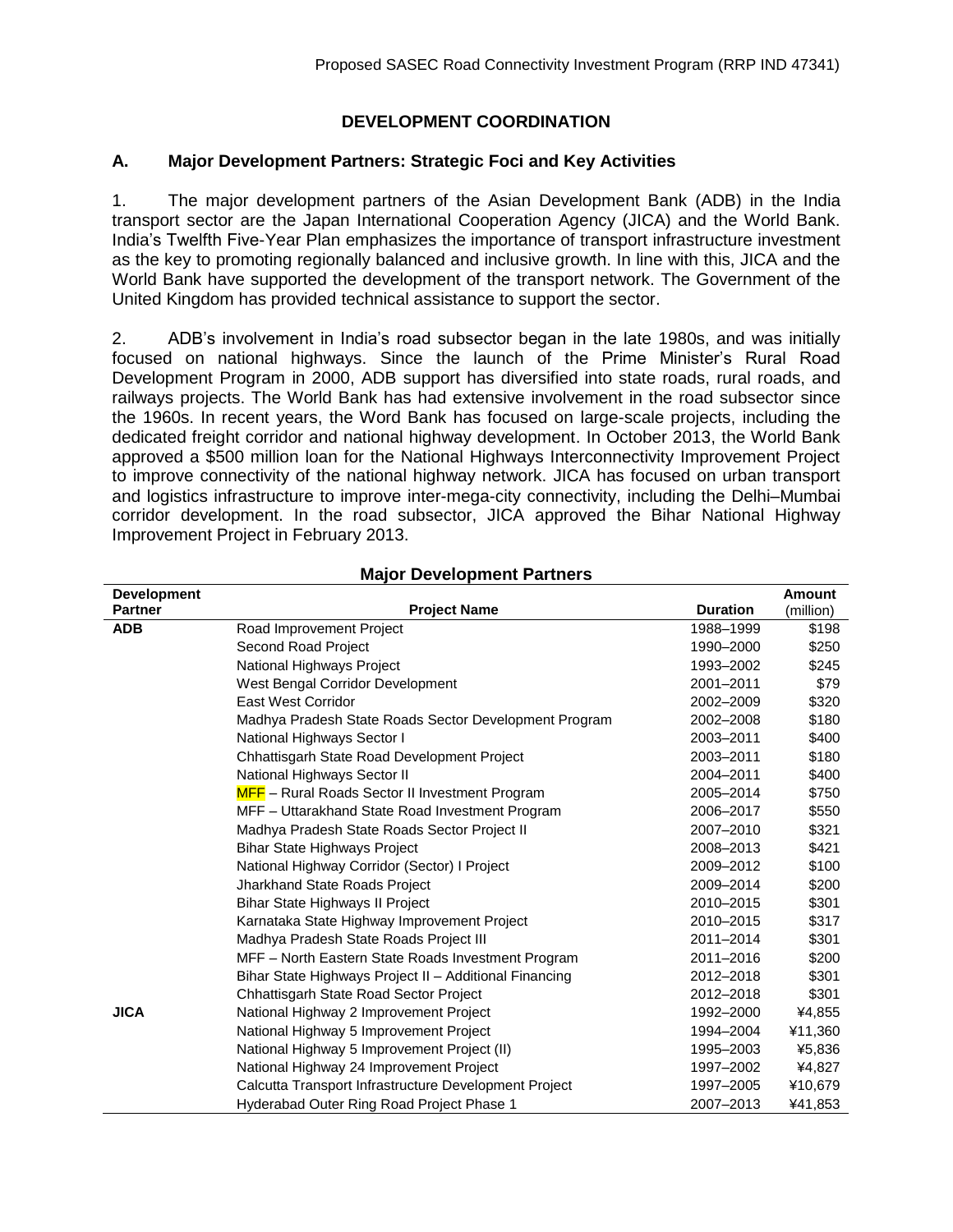| <b>Development</b> |                                                         |                 | <b>Amount</b> |
|--------------------|---------------------------------------------------------|-----------------|---------------|
| <b>Partner</b>     | <b>Project Name</b>                                     | <b>Duration</b> | (million)     |
|                    | Hyderabad Outer Ring Road Project (Phase 2)             | 2008-2013       | ¥42,027       |
|                    | Bihar National Highway Improvement Project              | 2013-2017       | ¥22,903       |
| <b>World Bank</b>  | Country Wide Road Project                               | 1961-1967       | \$60          |
|                    | Rural Roads Project - Bihar                             | 1980-1985       | \$35          |
|                    | National Highways Project                               | 1985-1993       | \$200         |
|                    | Rural Roads Project - Gujarat                           | 1987-1995       | \$119         |
|                    | National Highways Project (02)                          | 1992-2002       | \$306         |
|                    | Andhra Pradesh State Highway Project                    | 1997-2004       | \$350         |
|                    | Third National Highways Project                         | 2000-2007       | \$516         |
|                    | Gujarat State Highway Project                           | 2000-2007       | \$381         |
|                    | Karnataka State Highways Improvement Project            | 2001-2007       | \$361         |
|                    | Grand Trunk Road Improvement Project                    | 2001-2008       | \$589         |
|                    | Kerala State Transport Project                          | 2002-2010       | \$255         |
|                    | Mizoram State Roads Project                             | 2002-2010       | \$60          |
|                    | Uttar Pradesh State Roads Project                       | 2002-2010       | \$488         |
|                    | Tamil Nadu Road Sector Project                          | 2003-2012       | \$348         |
|                    | Country Wide Rural Roads Project                        | 2004-2012       | \$399         |
|                    | Lucknow-Muzaffarpur National Highway Project            | 2004-2012       | \$620         |
|                    | Punjab State Road Sector Project                        | 2006-2017       | \$250         |
|                    | Himachal Pradesh State Roads Project                    | 2007-2016       | \$220         |
|                    | Orissa State Roads Project                              | 2008-2016       | \$250         |
|                    | Andhra Pradesh Road Sector Project                      | 2009-2015       | \$320         |
|                    | <b>NHAI</b> Technical Assistance Project                | 2010-2016       | \$45          |
|                    | <b>PMGSY</b> Rural Roads Project                        | 2010-2015       | \$1500        |
|                    | Second Karnataka State Highway Improvement              | 2011-2016       | \$350         |
|                    | Assam State Roads Project                               | 2012-2018       | \$320         |
|                    | Second Kerala State Transport Project                   | 2013-2019       | \$216         |
|                    | National Highways Interconnectivity Improvement Project | 2013-2019       | \$500         |

ADB = Asian Development Bank, JICA = Japan International Cooperation Agency, MFF= multi-tranche financing facility, NHAI = National Highways Authority of India, PGMSY = Pradhan Mantri Gram Sadak Yojana. Source: ADB, Japan International Cooperation Agency, and World Bank.

## **B. Institutional Arrangements and Processes for Development Coordination**

3. Within the overall development framework provided in the government's 5-year plans and in support of the key sector development initiatives such as the National Highway Development Program and Prime Minister's Rural Road Development Program, ADB support has been developed in close collaboration with the World Bank, JICA, and the Department for International Development of the United Kingdom (DFID) as key development partners. Coordination with the World Bank and JICA for transport operations has been particularly active. With the World Bank, mini retreats for transport operations in South Asia have become a regular practice for headquarters staff. With JICA, coordination is regularly exercised to explore development synergies. For the resident missions, a broad-based sector collaboration mechanism has been instituted to facilitate the exchange of information between key sector coordinators of ADB, DFID, JICA and World Bank.

#### **C. Achievements and Issues**

4. ADB has formed a close partnership with DFID in providing technical assistance in areas that contribute to poverty reduction in India. The two organizations have regularly held coordination meetings. Coordination and collaboration with the World Bank and DFID have